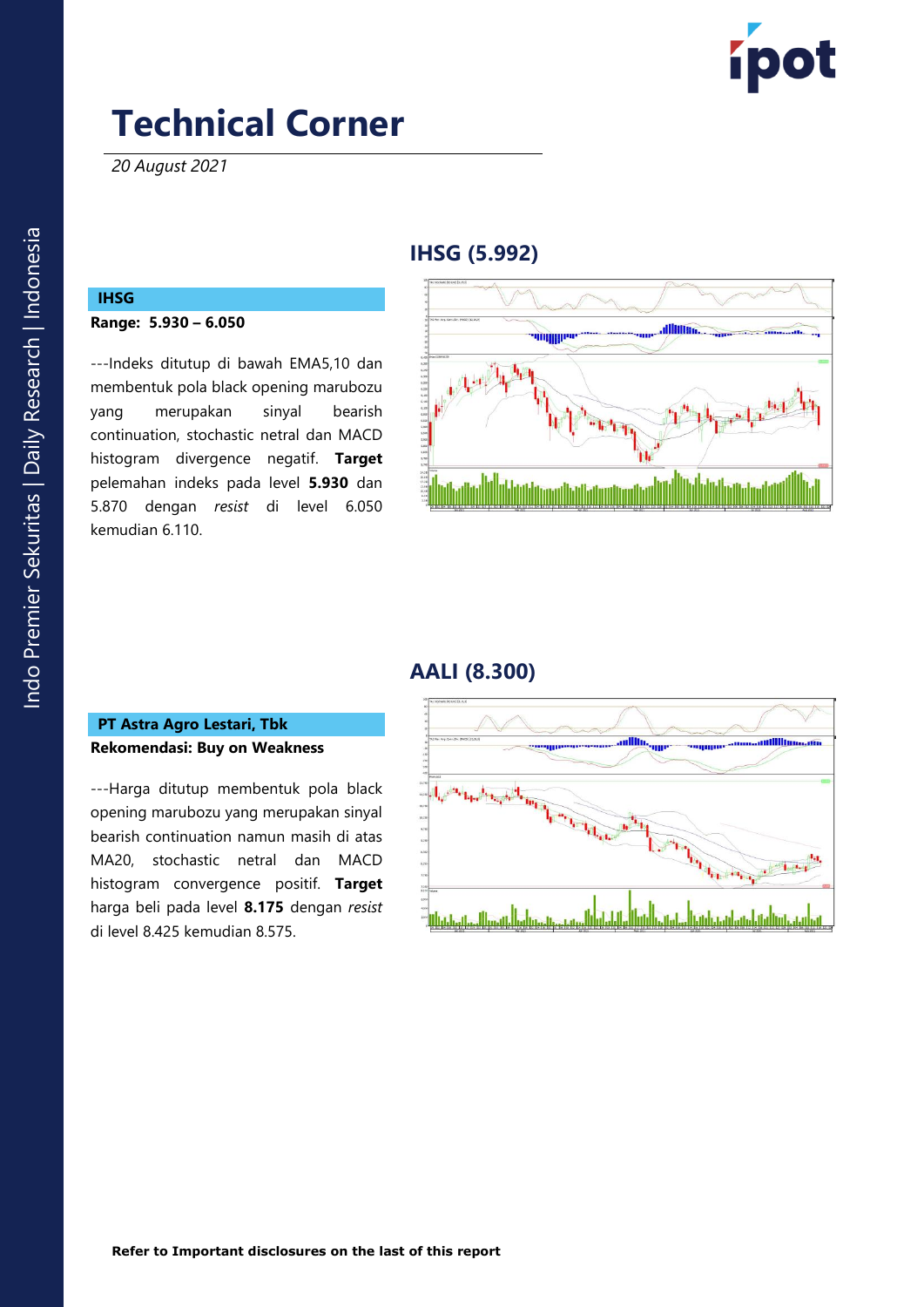

*20 August 2021*

### **PT Indocement Tunggal Prakarsa, Tbk Rekomendasi: Buy on Weakness**

---Harga ditutup membentuk pola black opening marubozu yang merupakan sinyal bearish continuation namun masih di atas EMA5, stochastic death cross dan MACD histogram convergence positif. **Target**  harga beli pada level **10 .825** dengan *resist*  di level 11 .200 kemudian 11 .450 .

### **INTP (11.025 )**



## **JPFA ( 1 .61 5 )**

### **PT Japfa Comfeed Indonesia, Tbk Rekomendasi: Buy on Weakness**

---Harga ditutup membentuk pola long black marubozu yang merupakan sinyal bearish continuation, stochastic death cross dan MACD histogram convergence positif. **Target** harga beli pada level **1 .59 5** dengan *resist* di level 1 .645 kemudian 1.69 5 .

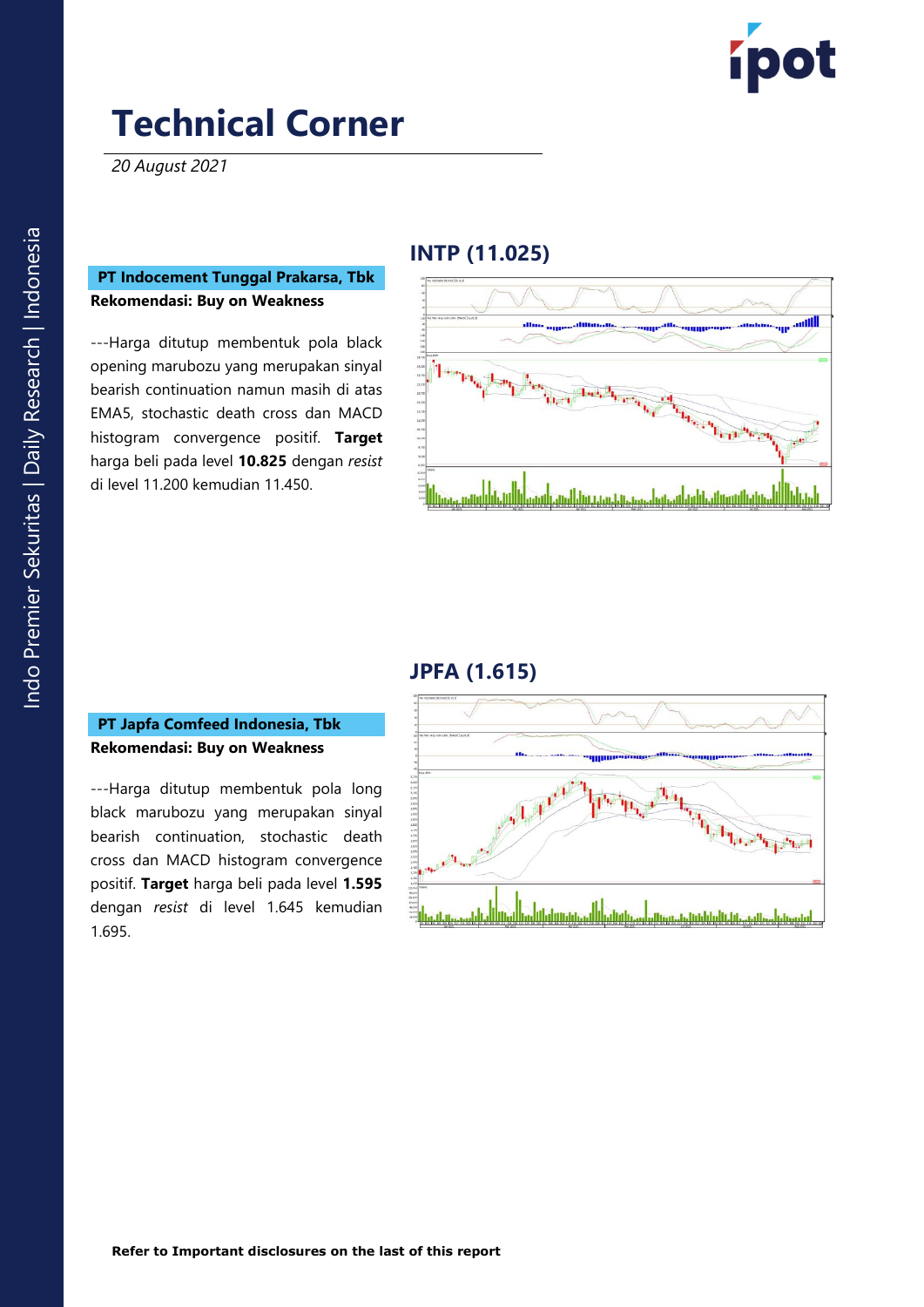

*20 August 2021*

## **PGAS (1.00 0 )**

#### **PT Perusahaan Gas Negara, Tbk Rekomendasi: Buy on Weakness**

---Harga ditutup membentuk pola long black marubozu yang merupakan sinyal bearish continuation, stochastic netral dan MACD histogram convergence positif. **Target** harga beli pada level **985** dengan *resist* di level 1.015 kemudian 1.030 .



### **XCLQ ( 8 9)**

#### **Cipta ETF Index LQ45 Rekomendasi: Sell**

---Harga ditutup di bawah EMA5 dan membentuk pola black opening marubozu yang merupakan sinyal bearish continuation, stochastic memasuki zona netral dan MACD histogram convergence positif. **Target** pelemahan harga pada level **8 7** dan 85 dengan *resist* di level 91 kemudian 9 3 .

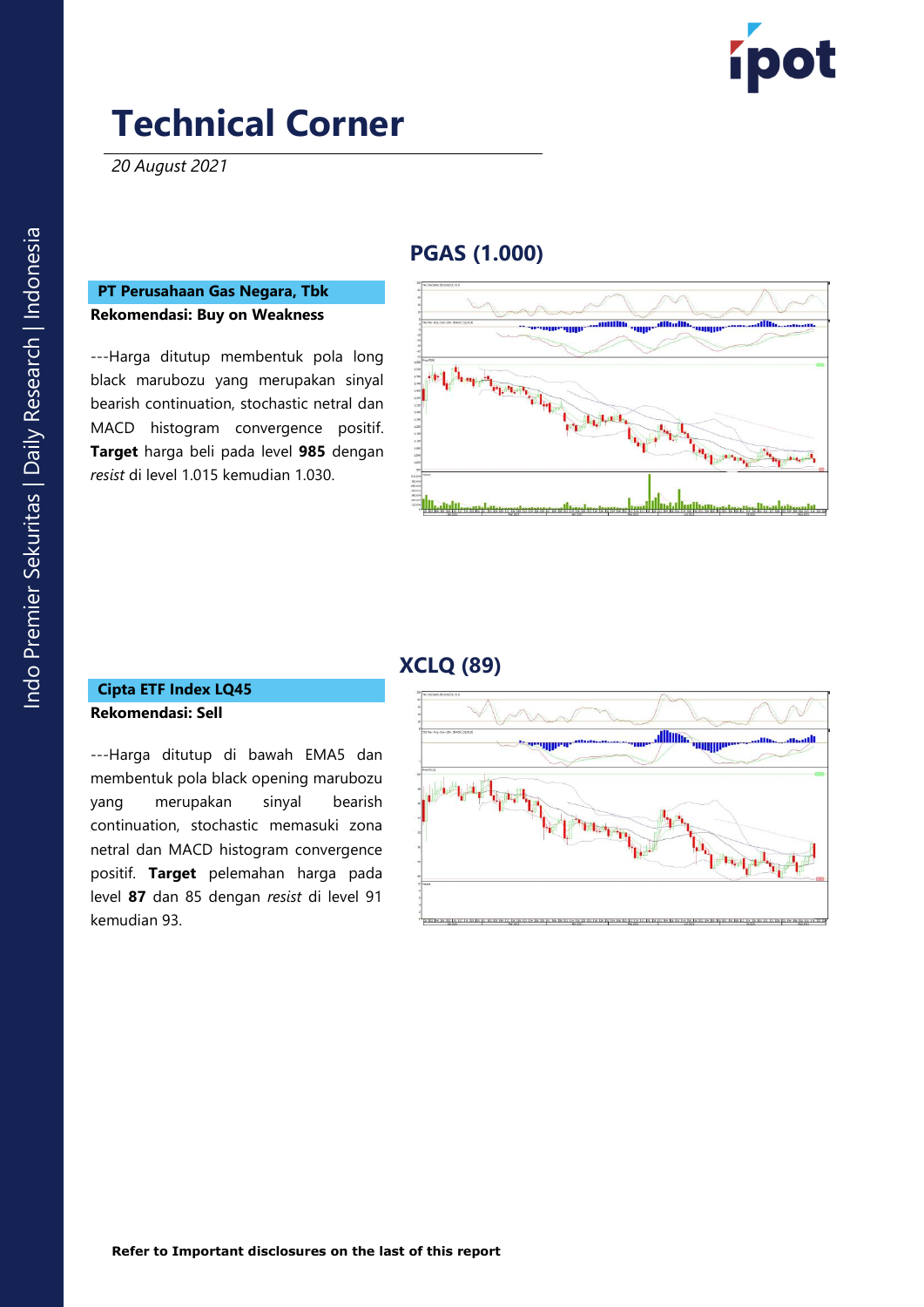

*20 August 2021*

## **X IHD ( 431 )**

### **Premier ETF IDX High Dividend 20 Rekomendasi: Sell**

---Harga ditutup di bawah EMA5 dan membentuk pola black opening marubozu yang merupakan sinyal bearish continuation, stochastic death cross dan MACD histogram convergence positif. **Target** pelemahan harga pada level **426** dan 421 dengan *resist* di level 436 kemudian 441.



### **X PLQ ( 4 2 7)**

#### **Pinnacle Enchanced Liquid ETF Rekomendasi: Sell**

---Harga ditutup di bawah EMA5,10 dan membentuk pola black opening marubozu yang merupakan sinyal bearish continuation, stochastic death cross dan MACD histogram convergence positif. **Target** pelemahan harga pada level **422** dan 417 dengan *resist* di level 43 2 kemudian 437 .